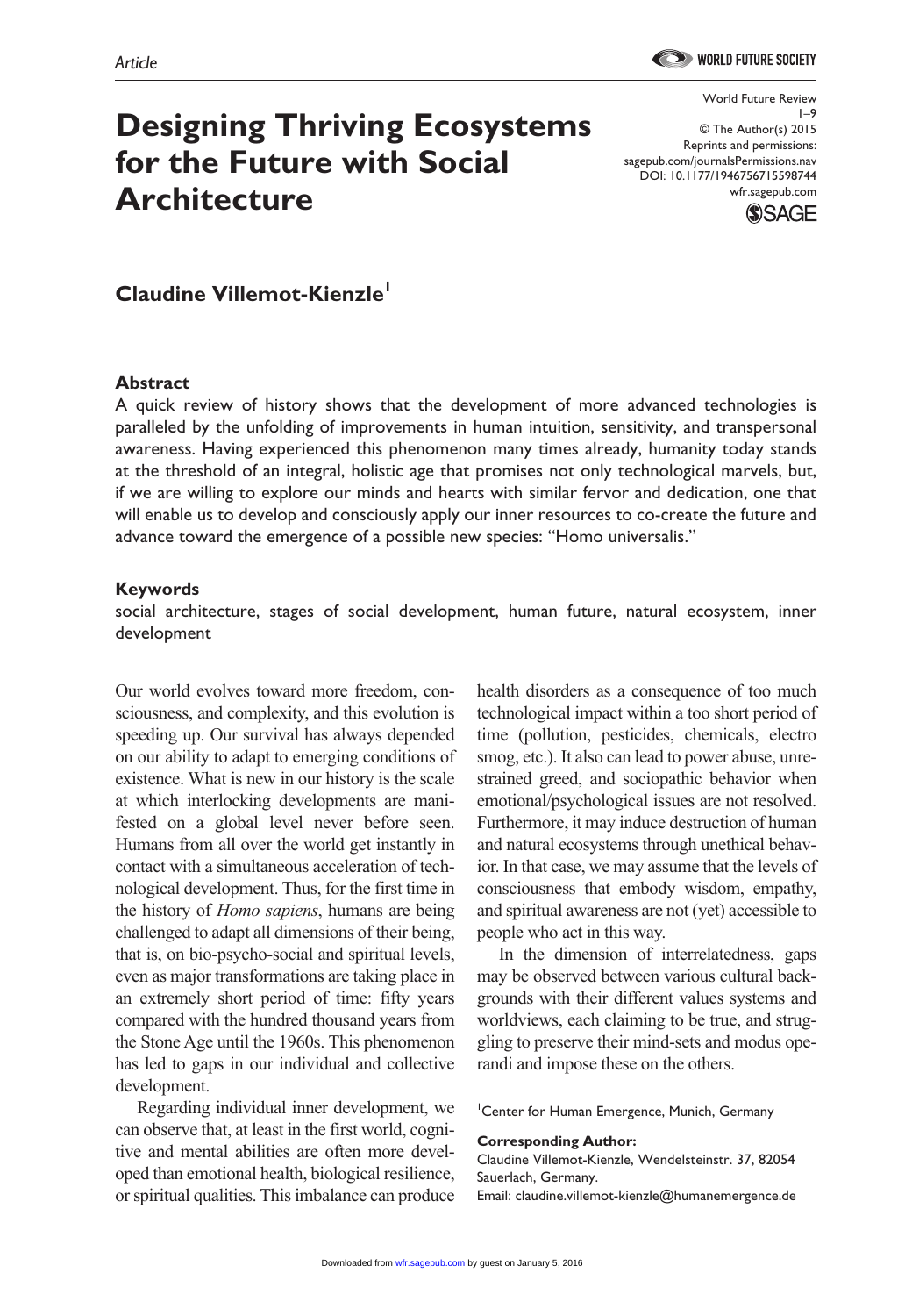The concurrence of those factors—speeding up, inexorable technical progress, global connectivity, differences in levels of consciousness, cultural diversity, and imbalance in the inner dimensions—requires an urgent leap to a radical new way of thinking and acting to properly address this high complexity and its challenges. This fresh thinking and acting comes along with the emergence of the next level of consciousness in our evolutionary spiral: the integral/holistic worldview.

To manifest this state of being and operate from there in all fields of society, the concept of social architecture offers a helpful frame for creating, designing, recalibrating, and reorganizing human ecosystems in a functional, lifesustaining way first, and then for connecting them adequately to our natural ecosystems. In the following pages, we will introduce some of the core principles and methodologies of social architecture.

# **Levels of Consciousness as the Basis for Social Architecture**

The study of levels of consciousness and their emergence throughout human history is a valuable compass for understanding where we come from, where we are now, and where we might go. Examining the past 100,000 years of *Homo sapiens* evolving, let us recognize that the unfolding of evolution follows a design that the theory of Spiral Dynamics<sup>1</sup> precisely describes.

Briefly, what I am proposing is that the psychology of the mature human being is an unfolding, emergent, oscillating, spiraling process marked by progressive subordination of older, lower-order behavior systems to newer, higher-order systems as man's existential problems change.

 $-$ Prof. Clare Grave $^2$ 

The Spiral Dynamics integral is a bio-psycho-social map of living human systems that focuses on natural designs and offers wholly new integral solutions that are ecological, systemic, and life-affirming. The eight observed levels of existence reveal the hidden complexity codes that shape human nature, create global diversity, and drive our actions.

Every time our conditions of existence change, new coping systems emerge naturally as adaptive intelligences to best respond to the new challenges and ensure our survival and further evolution. Each level includes and transcends the previous ones so that our capacity for grasping higher complexity increases. The stages alternate between "Self-sacrificing" I and "Self-Expressive" WE levels.

# **Some Characteristics of the Eight Stages of Development**

### *Automatic Existence (BEIGE) "I"*



*Source*. von Musetress (Eigenes Werk) [CC BY-SA 3.0 [\(http://](http://creativecommons.org/licenses/by-sa/3.0) [creativecommons.org/](http://creativecommons.org/licenses/by-sa/3.0) [licenses/by-sa/3.0\)](http://creativecommons.org/licenses/by-sa/3.0)], via Wikimedia Commons.

The immediate satisfaction of basic physiological needs, like shelter, food, water, procreation, build the core code. There is no awareness of distinct self; the human lives in symbiosis with nature in survival bands, equipped with sharpened instincts and innate senses. This level of existence is seldom seen in the present world in its historical collective expression. In our individual development, it corresponds to the first eight months of infancy. As adults, each time we struggle for physical survival facing wars, severe diseases, epidemic, unemployment, or the like, we may regress to this level of consciousness.



*Source*. Flooding from Typhoon Ondoy (Ketsana), Philippines 2009. Photo-AusAID (10695613325) Department of Foreign Affairs and Trade—[https://](https://commons.wikimedia.org/wiki/File:Flooding_from_Typhoon_Ondoy_%28Ketsana%29,_Philippines_2009._Photo-_AusAID_%2810695613325%29.jpg) [commons.wikimedia.org/wiki/](https://commons.wikimedia.org/wiki/File:Flooding_from_Typhoon_Ondoy_%28Ketsana%29,_Philippines_2009._Photo-_AusAID_%2810695613325%29.jpg) [File:Flooding\\_from\\_Typhoon\\_](https://commons.wikimedia.org/wiki/File:Flooding_from_Typhoon_Ondoy_%28Ketsana%29,_Philippines_2009._Photo-_AusAID_%2810695613325%29.jpg) [Ondoy\\_%28Ketsana%29,\\_](https://commons.wikimedia.org/wiki/File:Flooding_from_Typhoon_Ondoy_%28Ketsana%29,_Philippines_2009._Photo-_AusAID_%2810695613325%29.jpg) [Philippines\\_2009.\\_Photo-\\_](https://commons.wikimedia.org/wiki/File:Flooding_from_Typhoon_Ondoy_%28Ketsana%29,_Philippines_2009._Photo-_AusAID_%2810695613325%29.jpg)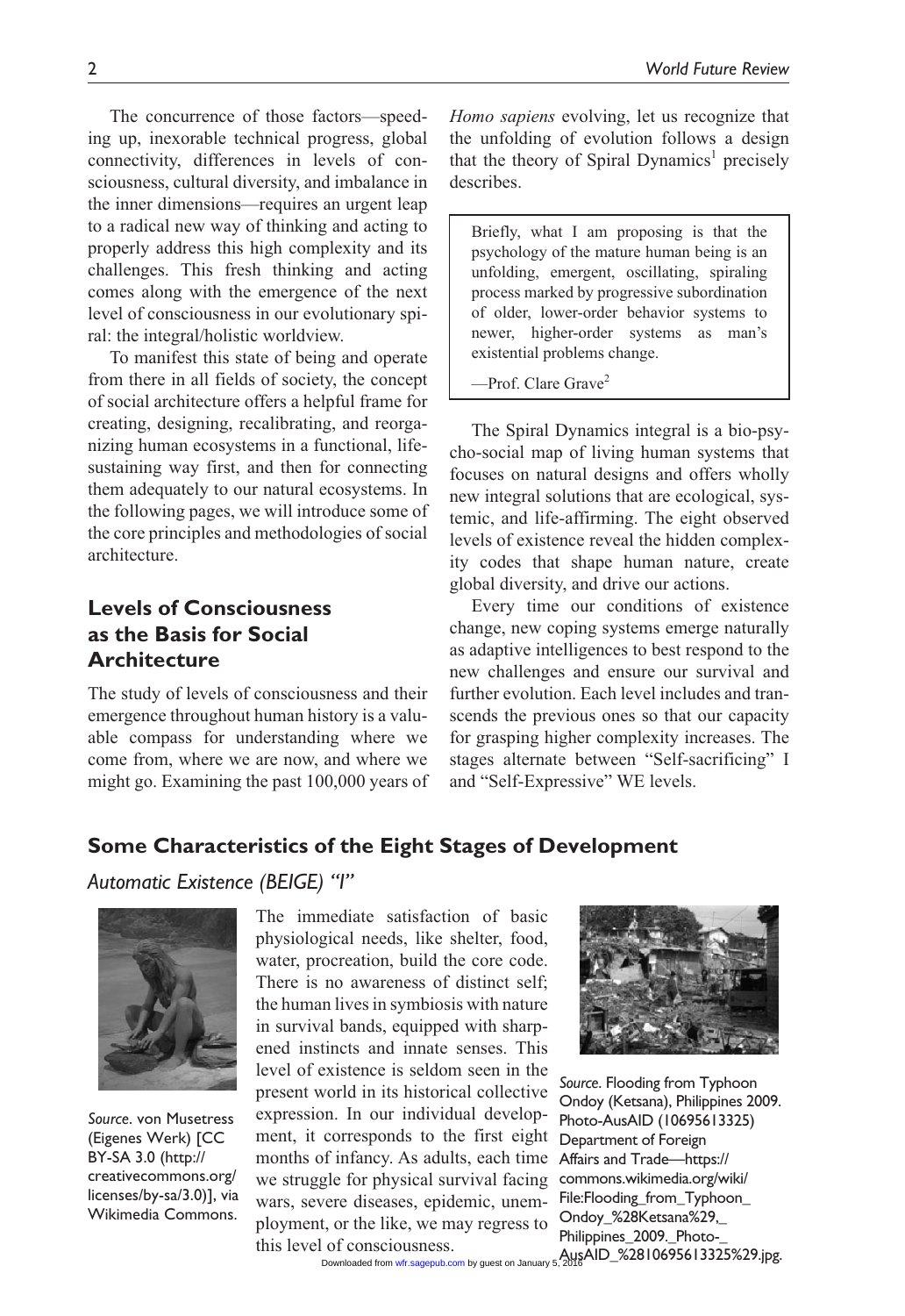# *Animistic, Tribalistic Existence (PURPLE) "WE"*



*Source*. "Massai-003" by Willy Horsch—own work, scan from original. Licensed under CC BY 2.5 via Wikimedia Commons [http://commons.wikimedia.org/](http://commons.wikimedia.org/wiki/File:Massai-003.jpg#/media/File:Massai-003.jpg) [wiki/File:Massai-003.jpg#/media/](http://commons.wikimedia.org/wiki/File:Massai-003.jpg#/media/File:Massai-003.jpg) [File:Massai-003.jpg.](http://commons.wikimedia.org/wiki/File:Massai-003.jpg#/media/File:Massai-003.jpg)

At the second subsistence level, people's need is for safety and belonging. Therefore, humans gather in tribes and live according to many rituals and rites, deeply linked to nature and spirits. Here a form of existence based on folk tradition arises, and being is a mystical phenomenon full of spirits, magic, and superstition with shamans and chieftains we trust. We

see this level of existence alive in many areas of South America, Africa, Asia, and among native Australians. These are the indigenous intelligences. We link to this level any



*Source*. "Historisches Oktoberfest 2010 (5033830831)" by digital cat from München, Bavaria-Historisches Oktoberfest 2010. Licensed under CC BY 2.0 via Wikimedia Commons[—http://commons.](http://commons.wikimedia.org/wiki/File:Historisches_Oktoberfest_2010_(5033830831).jpg#/media/File:Historisches_Oktoberfest_2010_(5033830831).jpg) [wikimedia.org/wiki/File:Historisches\\_](http://commons.wikimedia.org/wiki/File:Historisches_Oktoberfest_2010_(5033830831).jpg#/media/File:Historisches_Oktoberfest_2010_(5033830831).jpg) [Oktoberfest\\_2010\\_\(5033830831\).](http://commons.wikimedia.org/wiki/File:Historisches_Oktoberfest_2010_(5033830831).jpg#/media/File:Historisches_Oktoberfest_2010_(5033830831).jpg) [jpg#/media/File:Historisches\\_](http://commons.wikimedia.org/wiki/File:Historisches_Oktoberfest_2010_(5033830831).jpg#/media/File:Historisches_Oktoberfest_2010_(5033830831).jpg) [Oktoberfest\\_2010\\_\(5033830831\).](http://commons.wikimedia.org/wiki/File:Historisches_Oktoberfest_2010_(5033830831).jpg#/media/File:Historisches_Oktoberfest_2010_(5033830831).jpg) [jpg.](http://commons.wikimedia.org/wiki/File:Historisches_Oktoberfest_2010_(5033830831).jpg#/media/File:Historisches_Oktoberfest_2010_(5033830831).jpg)

time we celebrate, experience family bonds, value folklore and native cultures, exchange services, have a sense of belonging to a group, practice rituals, and link to some objects or places that are meaningful to us. The needs of the collective are always in focus, individuals have no right to step aside, as this would be seen as a threat to the safety of the clan.

### *Egocentric, Exploitative Existence (RED) "I"*



*Source*. "Jacques-Louis David 014" by Jacques-Louis David-The Yorck Project: 10.000 Meisterwerke der Malerei. DVD-ROM, 2002. ISBN 3936122202. Distributed by DIRECTMEDIA Publishing GmbH. Licensed under Public Domain via Wikimedia Commons [http://commons.wikimedia.](http://commons.wikimedia.org/wiki/File:Jacques-Louis_David_014.jpg#/media/File:Jacques-Louis_David_014.jpg) [org/wiki/File:Jacques-](http://commons.wikimedia.org/wiki/File:Jacques-Louis_David_014.jpg#/media/File:Jacques-Louis_David_014.jpg)[Louis\\_David\\_014.jpg#/](http://commons.wikimedia.org/wiki/File:Jacques-Louis_David_014.jpg#/media/File:Jacques-Louis_David_014.jpg) [media/File:Jacques-Louis\\_](http://commons.wikimedia.org/wiki/File:Jacques-Louis_David_014.jpg#/media/File:Jacques-Louis_David_014.jpg) [David\\_014.jpg](http://commons.wikimedia.org/wiki/File:Jacques-Louis_David_014.jpg#/media/File:Jacques-Louis_David_014.jpg).

At the *egocentric level*, self-assertive individualism and impulsivity come to the fore. On a collective level, this corresponds to the age of exploitive empires, feudal systems, where the self is more powerful than the group, physical force will be arbitrarily imposed on others, and the strong and tough prevail whereas the weak serve. It is about getting space for oneself to enjoy immediate sensory satisfaction without taking other people's needs or interests into account, nor the long-term consequences of one's own actions. Morality and guilt are no issues. We go through this significant development stage when we as children and later on as teenagers break free from the family and assert our own identity. We want to express our will claiming spaces for self-expression and heroic actions and to enjoy the feeling of personal power. We seek risky adventures and continually test limits.



*Source*. "Breakingfree" by Brookie—Own work. Licensed under CC BY-SA 3.0 via Wikimedia Commons—[http://](http://commons.wikimedia.org/wiki/File:Breakingfree.JPG#/media/File:Breakingfree.JPG) [commons.](http://commons.wikimedia.org/wiki/File:Breakingfree.JPG#/media/File:Breakingfree.JPG) [wikimedia.org/wiki/](http://commons.wikimedia.org/wiki/File:Breakingfree.JPG#/media/File:Breakingfree.JPG) [File:Breakingfree.](http://commons.wikimedia.org/wiki/File:Breakingfree.JPG#/media/File:Breakingfree.JPG) [JPG#/media/](http://commons.wikimedia.org/wiki/File:Breakingfree.JPG#/media/File:Breakingfree.JPG) [File:Breakingfree.JPG](http://commons.wikimedia.org/wiki/File:Breakingfree.JPG#/media/File:Breakingfree.JPG).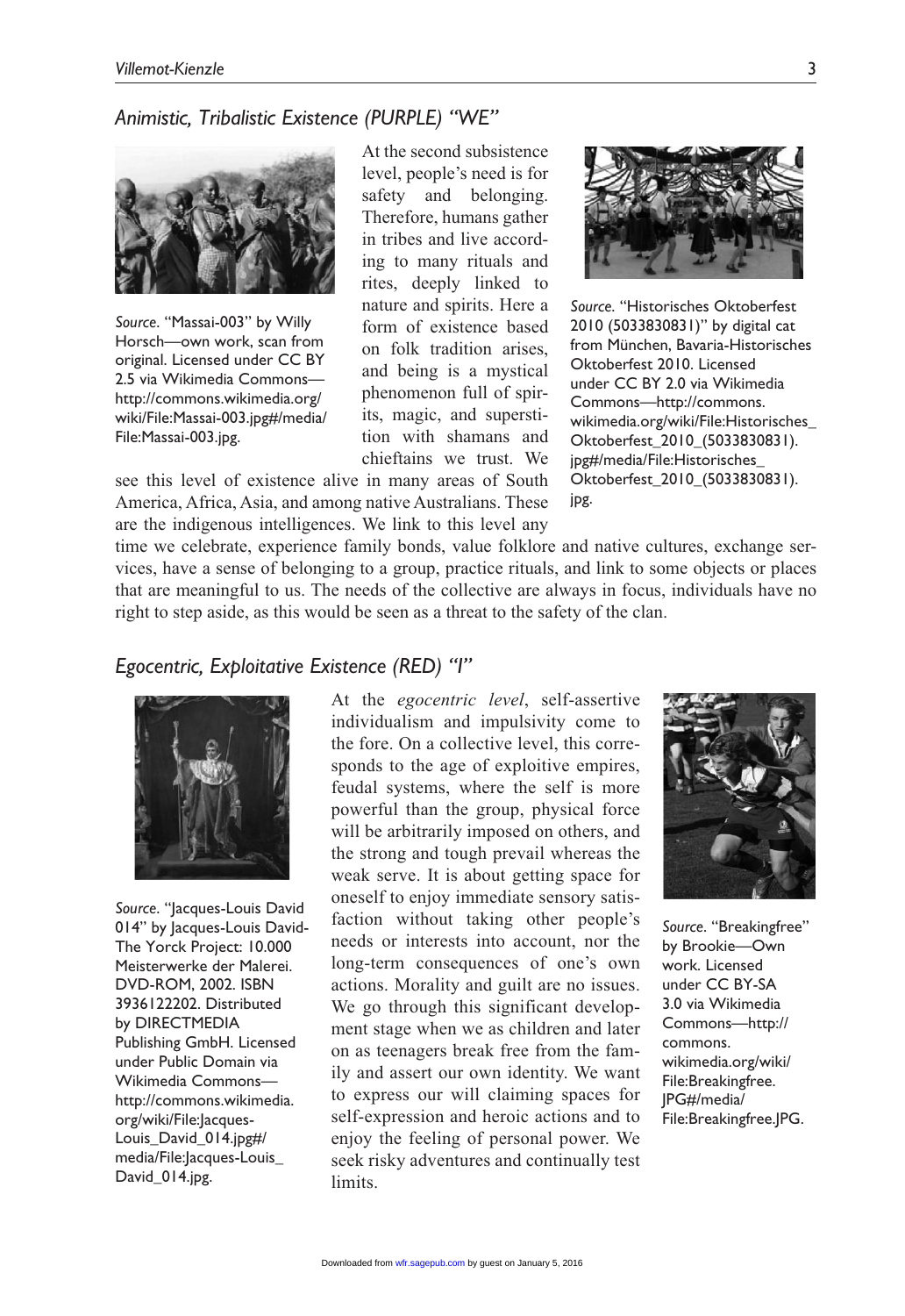# *Absolutistic, Moralistic Existence (BLUE) "WE"*



*Source*. "Poker bible: The ten commandments" by Titan Pokercom—{Titan Poker Bible}. Lizenziert unter CC BY-SA 3.0 über Wikimedia Commons [http://commons.wikimedia.org/](http://commons.wikimedia.org/wiki/File:Poker_bible_-_The_ten_comandments.jpg#/media/File:Poker_bible_-_The_ten_comandments.jpg) [wiki/File:Poker\\_bible\\_-\\_The\\_](http://commons.wikimedia.org/wiki/File:Poker_bible_-_The_ten_comandments.jpg#/media/File:Poker_bible_-_The_ten_comandments.jpg) [ten\\_comandments.jpg#/media/](http://commons.wikimedia.org/wiki/File:Poker_bible_-_The_ten_comandments.jpg#/media/File:Poker_bible_-_The_ten_comandments.jpg) [File:Poker\\_bible\\_-\\_The\\_ten\\_](http://commons.wikimedia.org/wiki/File:Poker_bible_-_The_ten_comandments.jpg#/media/File:Poker_bible_-_The_ten_comandments.jpg) [comandments.jpg](http://commons.wikimedia.org/wiki/File:Poker_bible_-_The_ten_comandments.jpg#/media/File:Poker_bible_-_The_ten_comandments.jpg).

At this level, the quest for meaning and purpose in life is the focus. We yearn to dedicate our life to higher causes and we find satisfaction in serving an ideal or an authority. This authority may be a political system, religious beliefs, or a corporation. We find stability through order, structures, and laws. We perceive that certain rules are prescribed for each class of people and that these rules describe the proper way each class is to behave. We value



*Source*. "2june 2007 422" von Utente: Jollyroger-Eigenes Werk. Lizenziert unter CC BY-SA 2.5 über Wikimedia Commons—[http://](http://commons.wikimedia.org/wiki/File:2june_2007_422.jpg#/media/File:2june_2007_422.jpg) [commons.wikimedia.org/wiki/](http://commons.wikimedia.org/wiki/File:2june_2007_422.jpg#/media/File:2june_2007_422.jpg) [File:2june\\_2007\\_422.jpg#/media/](http://commons.wikimedia.org/wiki/File:2june_2007_422.jpg#/media/File:2june_2007_422.jpg) [File:2june\\_2007\\_422.jpg.](http://commons.wikimedia.org/wiki/File:2june_2007_422.jpg#/media/File:2june_2007_422.jpg)

discipline, obedience, and morality, conforming to a collective and tradition. We recognize that our actions have consequences. We are willing to take responsibility, being rewarded or pun-

ished according to right or wrong living, and we are susceptible to guilt. This level of consciousness emerged as a necessary one to constrain the ego-dominance of the former red level, enabling humans to become social beings on a larger scale. Here we start building structures and infrastructures, prerequisites for the functioning at the next stage of evolution.

### *Materialistic, Multiplistic Existence (ORANGE) "I"*



*Source*. "Oersted discovers electromagnetism" von Unbekannt—Illustrerad vetenskap 10/2011. Lizenziert unter Gemeinfrei über Wikimedia Commons—[http://](http://commons.wikimedia.org/wiki/File:Oersted_discovers_electromagnetism.jpg#/media/File:Oersted_discovers_electromagnetism.jpg) [commons.wikimedia.org/](http://commons.wikimedia.org/wiki/File:Oersted_discovers_electromagnetism.jpg#/media/File:Oersted_discovers_electromagnetism.jpg) [wiki/File:Oersted\\_discovers\\_](http://commons.wikimedia.org/wiki/File:Oersted_discovers_electromagnetism.jpg#/media/File:Oersted_discovers_electromagnetism.jpg) [electromagnetism.jpg#/media/](http://commons.wikimedia.org/wiki/File:Oersted_discovers_electromagnetism.jpg#/media/File:Oersted_discovers_electromagnetism.jpg) [File:Oersted\\_discovers\\_](http://commons.wikimedia.org/wiki/File:Oersted_discovers_electromagnetism.jpg#/media/File:Oersted_discovers_electromagnetism.jpg) [electromagnetism.jpg](http://commons.wikimedia.org/wiki/File:Oersted_discovers_electromagnetism.jpg#/media/File:Oersted_discovers_electromagnetism.jpg).

At the *materialistic level*, we strive to conquer the physical world by understanding how it works, and we develop and utilize the objectivistic, positivistic, scientific method. Historically, we see the emergence of this level with the Renaissance and the Enlightenment characterized by the breaking free from the dominance of the church and the booming of sciences. We strive to ensure mate-



*Source*. "El Hemisférico, Ciudad de las Artes y las Ciencias, Valencia, España, 2014- 06-29, DD 71" by Diego Delso. Licensed under CC BY-SA 3.0 via Wikimedia Commons[—http://commons.wikimedia.org/](http://commons.wikimedia.org/wiki/File:El_Hemisf%C3%A9rico,_Ciudad_de_las_Artes_y_las_Ciencias,_Valencia,_Espa%C3%B1a,_2014-06-29,_DD_71.JPG#/media/File:El_Hemisf%C3%A9rico,_Ciudad_de_las_Artes_y_las_Ciencias,_Valencia,_Espa%C3%B1a,_2014-06-29,_DD_71.JPG) [wiki/File:El\\_Hemisf%C3%A9rico,\\_Ciudad\\_](http://commons.wikimedia.org/wiki/File:El_Hemisf%C3%A9rico,_Ciudad_de_las_Artes_y_las_Ciencias,_Valencia,_Espa%C3%B1a,_2014-06-29,_DD_71.JPG#/media/File:El_Hemisf%C3%A9rico,_Ciudad_de_las_Artes_y_las_Ciencias,_Valencia,_Espa%C3%B1a,_2014-06-29,_DD_71.JPG) [de\\_las\\_Artes\\_y\\_las\\_Ciencias,\\_Valencia,\\_](http://commons.wikimedia.org/wiki/File:El_Hemisf%C3%A9rico,_Ciudad_de_las_Artes_y_las_Ciencias,_Valencia,_Espa%C3%B1a,_2014-06-29,_DD_71.JPG#/media/File:El_Hemisf%C3%A9rico,_Ciudad_de_las_Artes_y_las_Ciencias,_Valencia,_Espa%C3%B1a,_2014-06-29,_DD_71.JPG) [Espa%C3%B1a,\\_2014-06-29,\\_DD\\_71.JPG#/](http://commons.wikimedia.org/wiki/File:El_Hemisf%C3%A9rico,_Ciudad_de_las_Artes_y_las_Ciencias,_Valencia,_Espa%C3%B1a,_2014-06-29,_DD_71.JPG#/media/File:El_Hemisf%C3%A9rico,_Ciudad_de_las_Artes_y_las_Ciencias,_Valencia,_Espa%C3%B1a,_2014-06-29,_DD_71.JPG) [media/File:El\\_Hemisf%C3%A9rico,\\_Ciudad\\_](http://commons.wikimedia.org/wiki/File:El_Hemisf%C3%A9rico,_Ciudad_de_las_Artes_y_las_Ciencias,_Valencia,_Espa%C3%B1a,_2014-06-29,_DD_71.JPG#/media/File:El_Hemisf%C3%A9rico,_Ciudad_de_las_Artes_y_las_Ciencias,_Valencia,_Espa%C3%B1a,_2014-06-29,_DD_71.JPG) [de\\_las\\_Artes\\_y\\_las\\_Ciencias,\\_Valencia,\\_](http://commons.wikimedia.org/wiki/File:El_Hemisf%C3%A9rico,_Ciudad_de_las_Artes_y_las_Ciencias,_Valencia,_Espa%C3%B1a,_2014-06-29,_DD_71.JPG#/media/File:El_Hemisf%C3%A9rico,_Ciudad_de_las_Artes_y_las_Ciencias,_Valencia,_Espa%C3%B1a,_2014-06-29,_DD_71.JPG) [Espa%C3%B1a,\\_2014-06-29,\\_DD\\_71.JPG](http://commons.wikimedia.org/wiki/File:El_Hemisf%C3%A9rico,_Ciudad_de_las_Artes_y_las_Ciencias,_Valencia,_Espa%C3%B1a,_2014-06-29,_DD_71.JPG#/media/File:El_Hemisf%C3%A9rico,_Ciudad_de_las_Artes_y_las_Ciencias,_Valencia,_Espa%C3%B1a,_2014-06-29,_DD_71.JPG).

rial satisfaction, improvement and prosperity in this life, and see the world as a place full of opportunities and alternatives. We value autonomy, pragmatism, strategic thinking, and goal-oriented actions, and we are success-driven.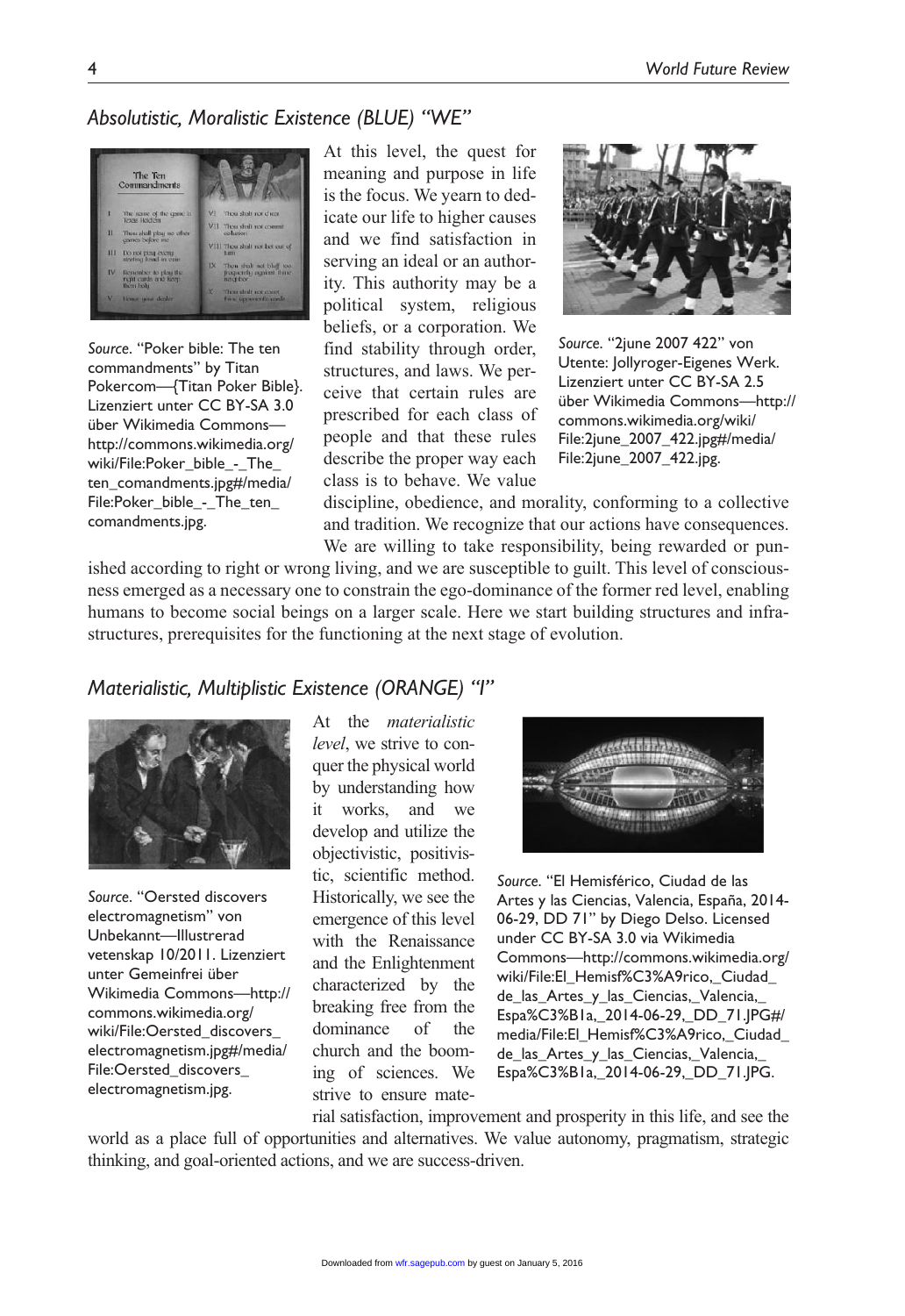### *Sociocentric, Humanistic Existence (GREEN) "WE"*



*Source*. "Rainbow Gathering Bosnia 2007" by Aljaz Zajc—Own work. Licensed under CC BY-SA 3.0 via Wikimedia Commons—[http://](http://commons.wikimedia.org/wiki/File:Rainbow_Gathering_Bosnia_) [commons.wikimedia.org/wiki/](http://commons.wikimedia.org/wiki/File:Rainbow_Gathering_Bosnia_) [File:Rainbow\\_Gathering\\_Bosnia\\_](http://commons.wikimedia.org/wiki/File:Rainbow_Gathering_Bosnia_)  2007.JPG#/media/File:Rainbow\_ Gathering\_Bosnia\_2007.JPG.

At the *relativistic* level, we become centrally concerned with our inner self and personal evolution and care about interrelatedness, mutual growth with developing awareness for feelings. We are anxious to be accepted and seek harmony, peace, and love for all humanity. We feel that humans are all equal, want to care and share, and we accept and value differences. This level thrives at re-establishing the balance of life, which has been torn asunder by the individualistic and materially focused former level that led to submitting nature to human will without considering the consequences for the planet.

### **The Emergence of a New Human Being**

The transition from the first six levels described as "First Tier" to the next ones in "Second Tier" is considered to be a quantum leap in our evolution. Quoting Prof. Graves:

The present moment finds humanity attempting to negotiate the most difficult, but at the same time the most exciting transition the human race has faced to date. It is not merely a transition to a new level of existence but the start of a new "movement" in the symphony of human history.

We are passing the threshold from the state of "Surviving" to the state of "Being." We will no longer be identified with one single specific value system, in conflict with others. Instead, we can choose a perspective depending on people, context, situation, and value all systems for their unique contributions to human evolution.

### *Integral Existence (YELLOW) "I"*



*Source*. "Moore3d-step3" by Robert Dickau— Self-made, using Mathematica 6 and much scratch paper. Licensed under CC BY-SA 3.0 via Wikimedia Commons[—http://commons.](http://commons.wikimedia.org/wiki/File:Moore3d-step3.png#/media/File:Moore3d-step3.png) [wikimedia.org/wiki/File:Moore3d-step3.png#/](http://commons.wikimedia.org/wiki/File:Moore3d-step3.png#/media/File:Moore3d-step3.png) [media/File:Moore3d-step3.png](http://commons.wikimedia.org/wiki/File:Moore3d-step3.png#/media/File:Moore3d-step3.png).

We are now confronted with chaos and high complexity on a global level where the world is in danger of collapse. We realize that neither the materialistic nor the sociocentric worldviews can resolve worldwide challenges. We are able to grasp the meaning of passing to a more complex level of consciousness that values and considers all previous stages and meshes them into a flex-flow, functional, and natural design that befits a living system. We focus on the big picture and align human ecosystems with natural ones, thereby exploring new ways to link freedom with responsibility.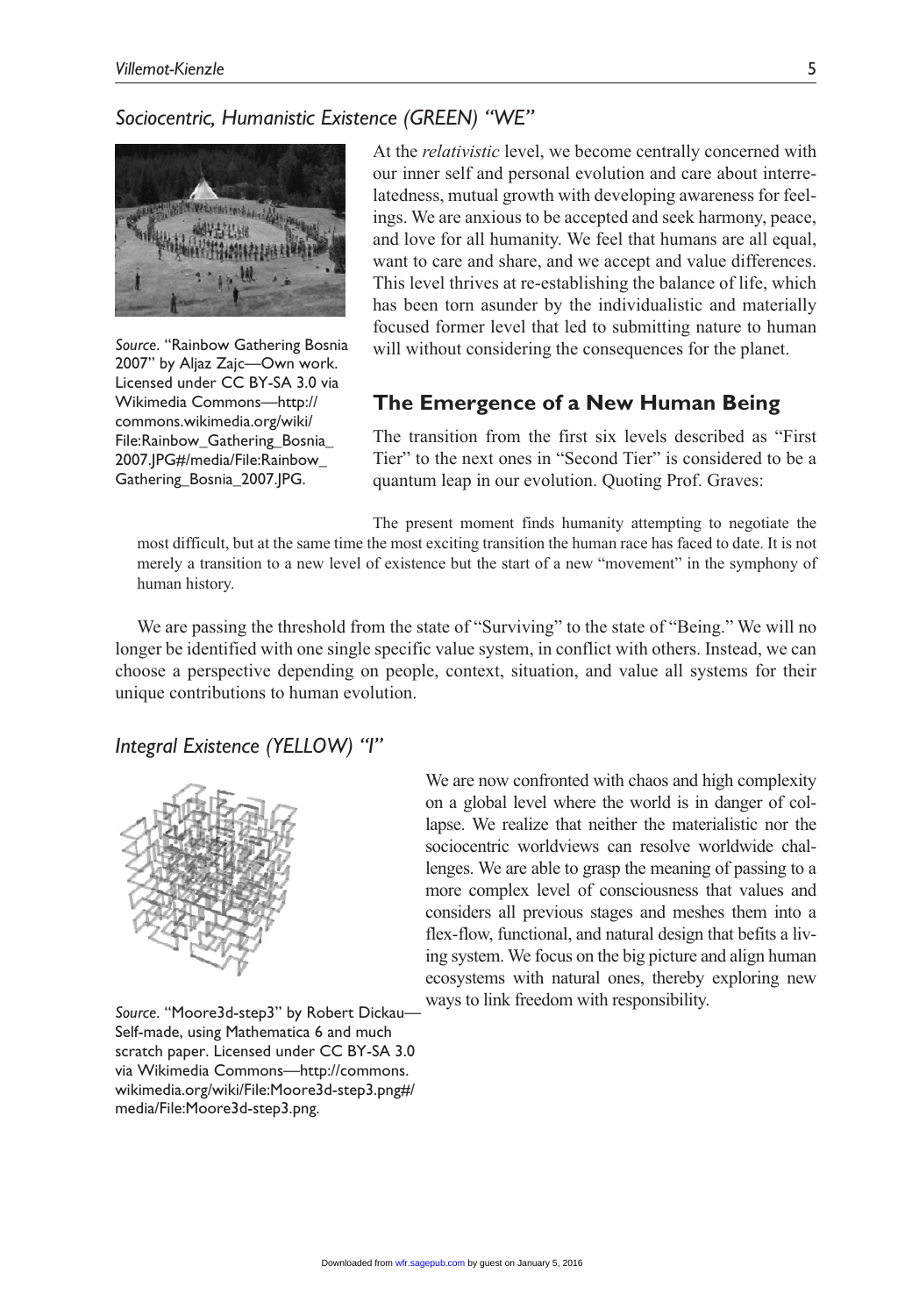# *Holistic Existence (TURQUOISE) "WE"*



*Source*. "Bryan Brandenburg Big Bang Big Bagel Theory Howard Boom" by Bryan Brandenburg— BryanBrandenburg.net. Original Source. Licensed under CC BY-SA 3.0 via Wikimedia Commons[—http://commons.wikimedia.org/wiki/](http://commons.wikimedia.org/wiki/File:Bryan_Brandenburg_Big_Bang_Big_Bagel_Theory_Howard_Boom.jpg#/media/File:Bryan_Brandenburg_Big_Bang_Big_Bagel_Theory_Howard_Boom.jpg) [File:Bryan\\_Brandenburg\\_Big\\_Bang\\_Big\\_Bagel\\_](http://commons.wikimedia.org/wiki/File:Bryan_Brandenburg_Big_Bang_Big_Bagel_Theory_Howard_Boom.jpg#/media/File:Bryan_Brandenburg_Big_Bang_Big_Bagel_Theory_Howard_Boom.jpg) [Theory\\_Howard\\_Boom.jpg#/media/File:Bryan\\_](http://commons.wikimedia.org/wiki/File:Bryan_Brandenburg_Big_Bang_Big_Bagel_Theory_Howard_Boom.jpg#/media/File:Bryan_Brandenburg_Big_Bang_Big_Bagel_Theory_Howard_Boom.jpg) [Brandenburg\\_Big\\_Bang\\_Big\\_Bagel\\_Theory\\_](http://commons.wikimedia.org/wiki/File:Bryan_Brandenburg_Big_Bang_Big_Bagel_Theory_Howard_Boom.jpg#/media/File:Bryan_Brandenburg_Big_Bang_Big_Bagel_Theory_Howard_Boom.jpg) [Howard\\_Boom.jpg.](http://commons.wikimedia.org/wiki/File:Bryan_Brandenburg_Big_Bang_Big_Bagel_Theory_Howard_Boom.jpg#/media/File:Bryan_Brandenburg_Big_Bang_Big_Bagel_Theory_Howard_Boom.jpg)

# **Further Design Principles and Methodologies for Social Architecture**

Architects are supposed to have expert knowledge of the building materials they use for construction. They are aware of the unique quality of all materials, their potentials and their limits. They know how to combine them so that they harmonize, reinforce each other, ensure sustainable stability. In the best case, architects also pay attention to choose non-toxic stuffs and to integrate houses and other buildings properly into their natural surroundings. Excellent architects will strive to mesh aesthetic and functional aspects and are often considered to express both arts and engineering in their work.

Social Architects do similar work with people and their resources. We consider the following foci for our designs.

### *Appreciating Singularity*

We acknowledge each person as being unique with specific talents, capacities, and aversions. According to the conditions of living and the dominant operating values systems of the stakeholders, we get information on their needs and preferred communication and leadership styles, The knowledge and competence acquired at the previous level will bring us to the level of instantaneous and transpersonal understanding that will help us explore ways for re-ordering life chaos. Planetary concerns rank above national interests and the meaning of common goods come to the fore. We acknowledge the interlocking forces creating dynamics and synergies on all levels, we are aware that any change in one field impacts all other parts of the whole. We are embedded in a cosmic spirituality, where we are each deeply aware of our role as co-creator with Nature and Spirit and are willing to manifest our Essence and Higher Self in union with others to be in service to humanity.

which ways of bonding and relating they value most, which forms of organization and structures they can best cope with, and so on. Besides exploring needs and underlying motivations, we pay attention to the heart's desires, the calling of people. What do they yearn for? What makes them feel alive? What do they want to contribute to? Doing so, we link the personal and transpersonal dimensions—ego self and essential self of individuals and invite them to live and express enlarged dimensions of their being.

Social Architects aim to create the conditions for each person to express their highest potential by connecting their being to their natural ways of operating based on their value profiles.

### *Striving for Unity in Diversity*

In a second step, social architects focus on bringing all stakeholders with their unique gifts and capacities together, and to explore ways of valuing and integrating differences, overcoming conflicts and polarization that may naturally emerge out of "our being different."

Helpful thereby is the formulation of a higher purpose, an overarching goal that each person will feel deeply connected to. Working out this overarching goal may be compared with the roof truss and pillars that make a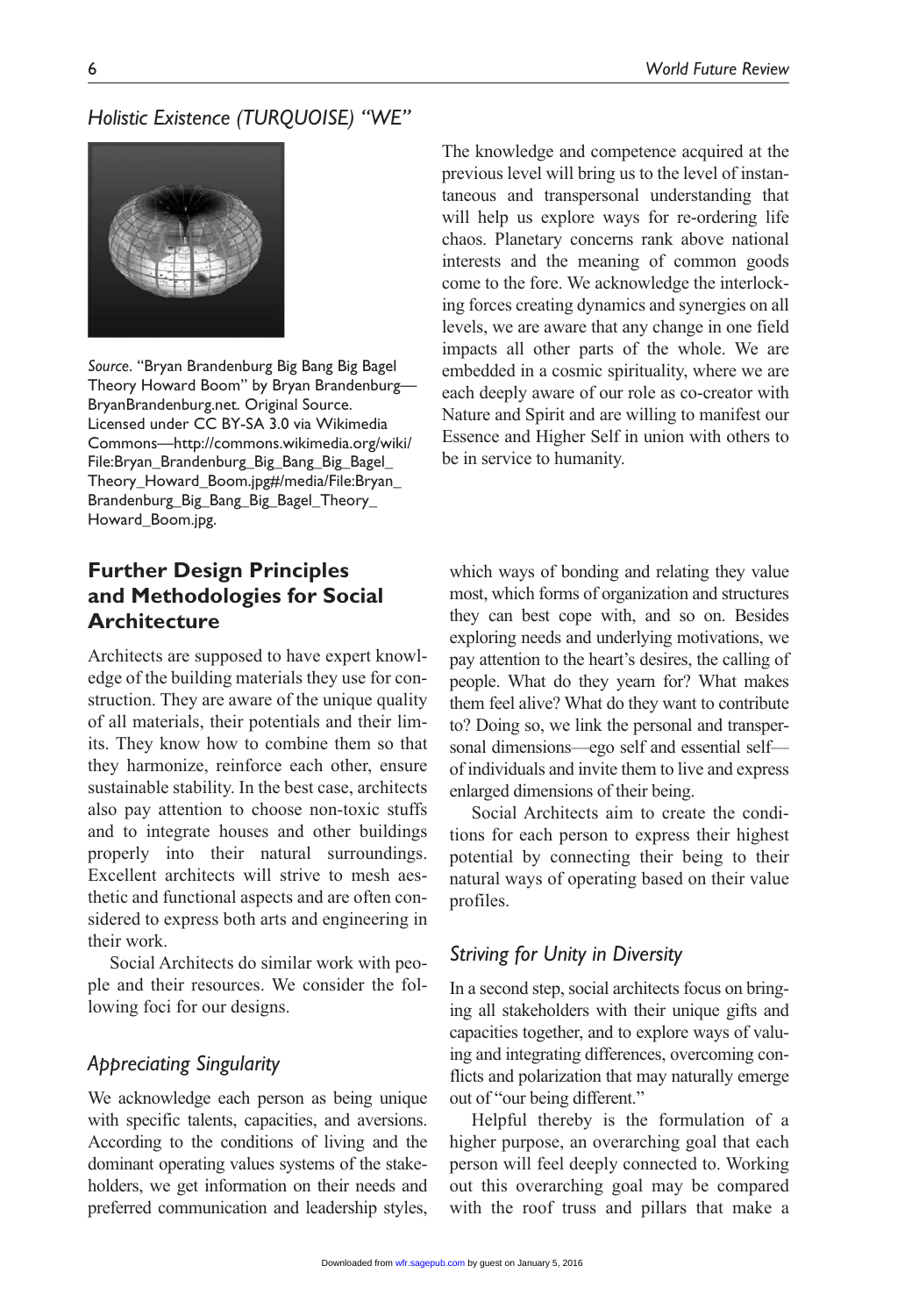physical structure sturdy, and enclose the space, in which all parts can be linked to each other. When individual purposes are aligned to a collective goal, people will be naturally motivated to achieve this overarching objective, for in doing so, they are simultaneously fulfilling their own heart's desire.

Giving people time and space to elaborate a common vision is crucial to assure the sustainability of the human ecosystem to be created or redesigned. Commitment to this higher purpose will help to maintain confidence in challenging situations where people may feel discouraged and will ask, "why am I doing all this?" Time and space for re-connecting individuals with the vision and re-affirming or modifying it should be offered on a regular basis. Besides, understanding and addressing what is happening below the surface—for example, concerns about the misuse of power, discrimination, and pressure from the outside—are important factors in making unity happen. Mapping the complexity of the system not only helps people develop a shared understanding of problems and fears but also helps them identify opportunities and gather strength. This openness leads to building trust as a basis for further unity.

# *Going beyond Unity to Achieve Synergy*

After people have a clear idea of their personal higher purpose and are aware of their singularity including their needs and abilities, and once they have formulated an overarching goal in alignment with their individual drives and desires, we then pay attention to designing natural synergies that boost co-creation and individualized contributions. We assume that everything we need is present and focus on identifying the potentials of all stakeholders. Social innovation is expressed by unleashing resources, linking and reorganizing them in a way that adds value to the whole system. Synergies are based on the diverse values systems of the stakeholders, each bringing different qualities. The balance between the I/me and the we/our systems should be aimed at.

RED and ORANGE will bring the required creativity, boldness, striving for success as well as the will to take action and result-oriented implementation. On the other side, PURPLE, BLUE, and GREEN will focus on bonding, caring, belonging, mindfulness, structure, sense, and order. Necessary minimal structures, infrastructures, and diverse methods that properly address the different values systems will then be implemented functionally to support and facilitate synergies.

The second Tier levels, YELLOW and TURQUOISE, will take responsibility for maintaining the space for all that is and all that is becoming from a functional and holistic perspective, allowing the highest and healthiest to manifest in each individual, in the collective, in the field of interrelatedness, and in transpersonal dimensions.

Each contributes with their unique talents and capacities, integrating their accessible levels of consciousness, beyond judgment and separation, expressing the joy of feeling truly aligned with one's higher purpose and transcending ego limitations. This state of being fosters conscious evolution.<sup>3</sup> We no longer feel like random passengers on our human journey; instead, we realize that we have a role to play in evolution and recognize ourselves as cocreators with Nature and Spirit. We commit ourselves to co-designing a life-sustaining future that works for all.

# *Linking Human Ecosystems to Natural Ecosystems*

Spiral Dynamics Integral emphasizes the fact that the core value systems emerge as the product of interaction between external conditions of existence and internal complex adaptive intelligences. That is why social architects observe carefully the environmental conditions that are specific to the systems in which people live and work. The conditions in which stakeholders live are directly related to the challenges they face and as result to their dominant existential level. To build a comprehensive understanding of the human ecosystem, we will consider different factors like socio-economic aspects, education,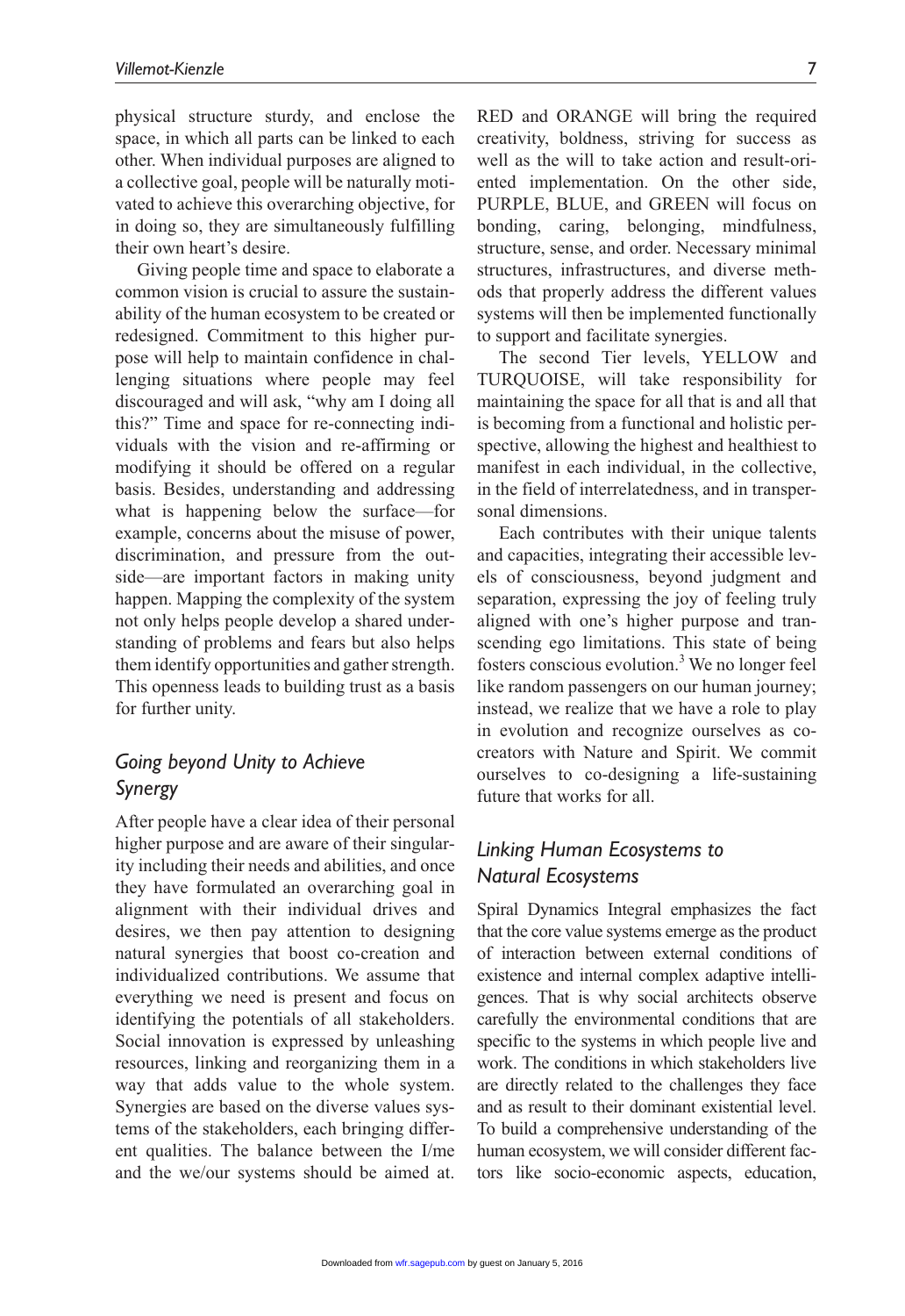employment, health conditions, religion, history, safety and security issues, and access to food and water. These aspects are often linked to the natural ecosystem with its geographical specificity like landscapes, natural resources, temperature, lighting conditions, rivers, soils property, humidity, and so on.

Changing the geological character may foster or hinder evolution of people. Irrigating dry regions or drying swampy soils for farming can ensure the satisfaction of bio-physical needs and open up for the next level of complexity. On the contrary, modifying the delicate balance in natural ecosystems through deforestation, for example, can make people regress to previous levels or prevent further development as they must focus on physical survival. Embodying an integral and holistic view means permanently keeping the big picture in mind, and having the ability to zoom in and out, according attention to smaller scales when needed, then getting back to the broader outlook to integrate new aspects, in constant dynamics between all dimensions. We deeply recognize that all existing and becoming ecosystems are intrinsically tied to each other and that each change in one part will impact other elements. That is why transformation and changing issues will always be considered from a long-term and integral perspective. Their implications and consequences will be anticipated in the different sectors of nature and society. We have often experienced how changes that were supposed to bring shortterm benefit actually had a devastating impact in the long term. This awareness leads to a high sense of ethical responsibility for the whole and suggests that we should follow designs that serve the individual, the collective, and life itself.

# *Embedding Human and Natural Ecosystems in the Cosmic Field of Energy*

Erwin Laszlo $4$  has introduced the idea of the akashic field. He posits that the substance of the cosmos is a field of information. The "quantum vacuum" is the fundamental energy

and information-carrying field that informs not just the current universe but all universes past and present. It is the constant and enduring memory of the universe. Such an informational field can explain why evolution is an informed, not random, process. Teilhard de Chardin<sup>5</sup> described in his theory that after the physiosphere and the biosphere we will see the emergence of the noosphere where the earth will get its collective eyes and humans will be united in spirit. The Internet today actually contains the technological prerequisites for the noosphere. According to these two theories, humans will unconsciously interact with this field, imprinting it in each moment with our thoughts, feelings, and actions. On the basis of these hypotheses, we can choose to ignore this huge transpersonal and transcollective database or to connect to it and use this potential for creating our future. Tapping into the knowledge of this cosmic field requires first to acknowledge it and bring attention to it, then to aim at developing our sensitivity and exploring methods and responsible ways to connect to it, and doing so building new competences. Finally, we will be challenged to define and set frames for using this knowledge wisely, by following high ethical guidelines.

### *The Qualities of the Future Human*

The massive, exponential development of technologies that impact all societal sectors triggers the raising of ambivalent, often passionate feelings: fascination and enthusiasm on one side, and fear, resistance, and condemnation on the other. This central global issue shifts our attention to a future that will be dominated and formed by the potential of technologies that evokes science fiction. At the same time, behind the scenes, we notice the emergence and unfolding of extraordinary abilities in the field of intuition, sensitiveness, and transpersonal awareness that counterbalance the mind's preoccupation with technology. In alignment to the design of evolution and as our conditions of existence are changing and require news abilities to survive, humanity may actually unfold new sensitive capacities that will boost our intuition and enhance our